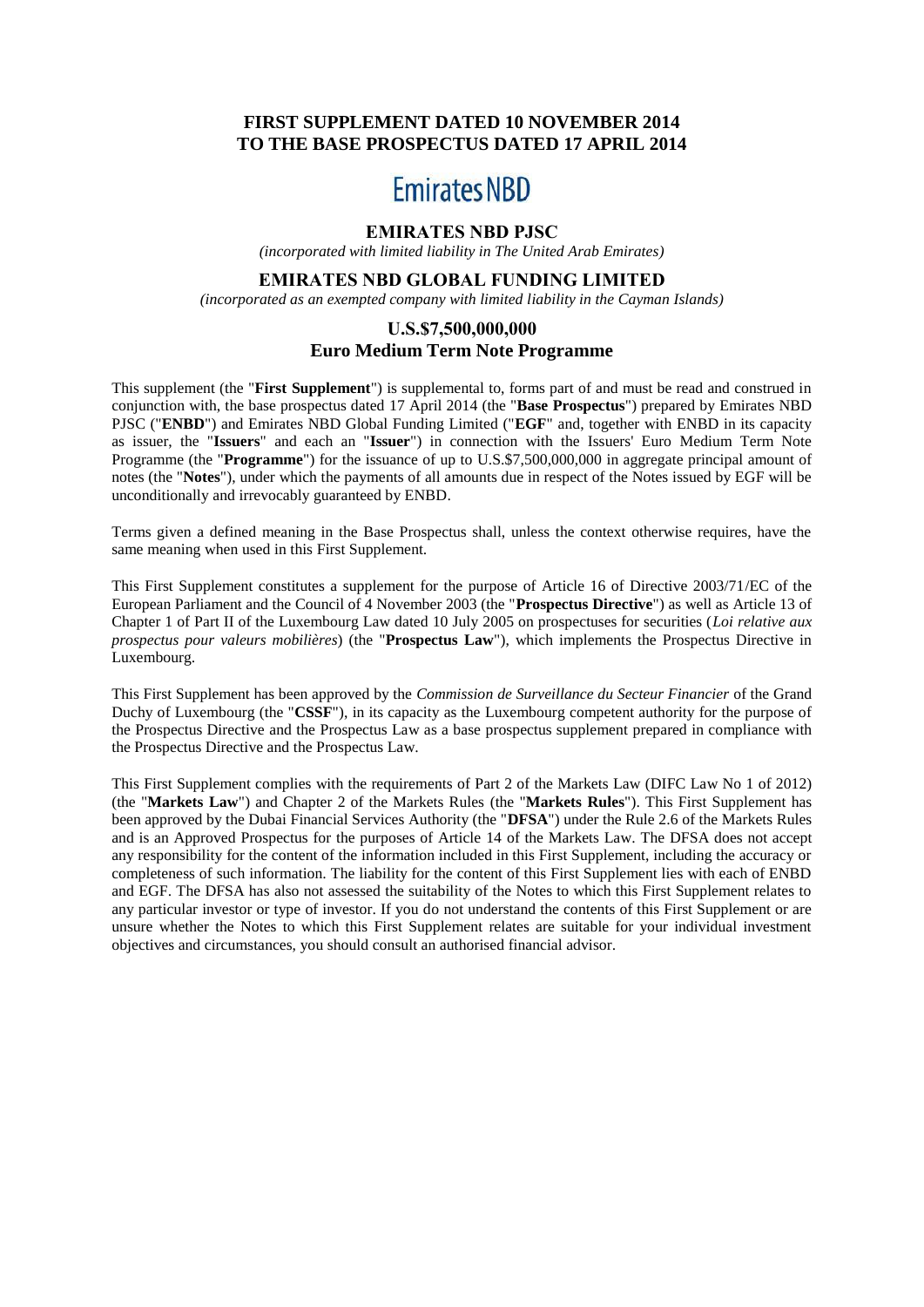### **IMPORTANT NOTICES**

Each of ENBD and EGF accepts responsibility for the information contained in this First Supplement and declares that, having taken all reasonable care to ensure that such is the case, the information contained in this First Supplement is, to the best of its knowledge, in accordance with the facts and contains no omission likely to affect its import.

Information which is updated by reference to one section of the Base Prospectus may be repeated or referred to in other sections of that document. Accordingly, to the extent that there is any inconsistency between: (a) any statement in this Supplement or any statement incorporated by reference into the Base Prospectus by this Supplement; and (b) any other statement in, or incorporated by reference into, the Base Prospectus, the statements in (a) above will prevail.

Save as disclosed in this First Supplement, no significant new fact, material mistake or inaccuracy relating to the information included in the Base Prospectus which is capable of affecting the assessment of the Notes issued under the Programme has arisen or been noted, as the case may be, since publication of the Base Prospectus.

This First Supplement does not constitute an offer of, or an invitation by or on behalf of the Issuers or the Dealers to subscribe for, or purchase, any Notes.

Copies of this First Supplement, the Base Prospectus and the documents incorporated by reference in either: (i) will be available in electronic form on the websites of the Luxembourg Stock Exchange (www.bourse.lu) and NASDAQ Dubai (www.nasdaqdubai.com); and (ii) can be obtained on written request and without charge from the registered office of each of ENBD and EGF and from the specified offices of the Paying Agents for the time being in London and Luxembourg as described on page 141 of the Base Prospectus.